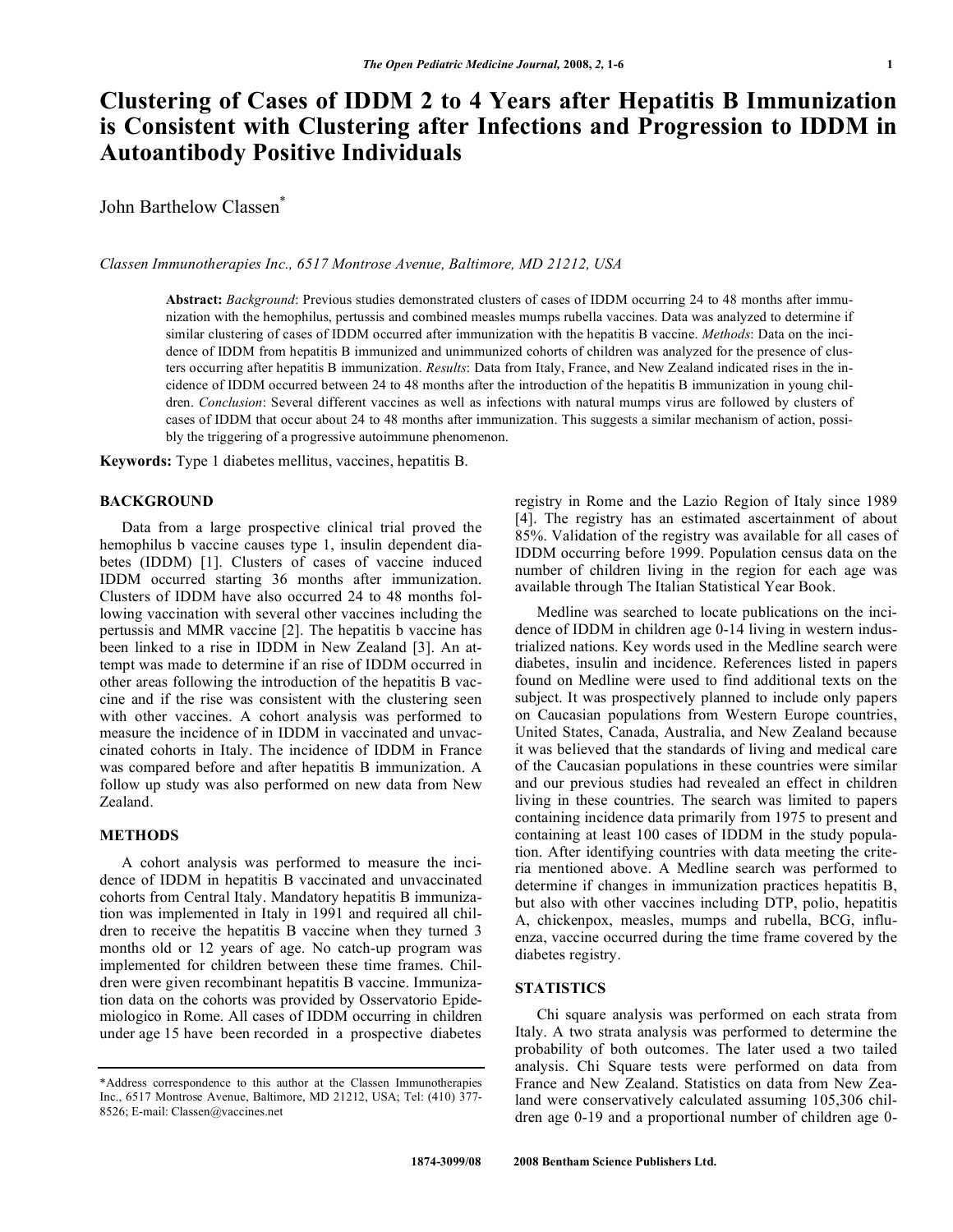14, 78,980 children. Statistics were performed using EP-6 program provided by the WHO.

# **RESULTS**

## **Italy**

 Separate cohort analysis was performed on children who were immunized starting between 2-3 months of life and 12 years of age (Table **1**). Since the registry was started in 1989, data was available for only 2 unimmunized births cohorts (1989-1990) from age 0 through age 5. Almost no cases of IDDM occurred before year 1 of life so data was analyzed for 3 cohorts 1988, 1989 and 1990 between age 1 through age 5. Three vaccinated cohorts were comprised of children born in 1991,1992, and 1993. All cases of IDDM occurring in children between age 5 and 6 in the 1993 cohort have not been identified since some of these are likely to have occurred in 1999. There were approximately 150,000 children in each group. The cumulative incidence of IDDM in the

vaccinated and unvaccinated group under 6 was 51 and 41 cases per 100,000, respectively, with a relative risk of 1.24 (p=0.2). Data was available for only one birth cohort, 1977, where all the children turned twelve after the registry started but turned 13 before 1991. There was complete data on 7 vaccinated birth cohorts, 1978 through 1984, who turned 12 in 1991 or later. In the cohort of children 12 years of age (vaccinated and unvaccinated) and followed through age 14, the cumulative incidence of Type 1 diabetes was 23 and 10.3 cases/100,000 respectively, with a relative risk of 2.22  $(p=0.036)$ . The combined relative risk in this study was 1.4  $(p=0.039)$ .

#### **France**

 The French government began promoting routine hepatitis B immunization of all children in 1994. The vaccine was administered to children aged 11 and to infants. Newborn immunization was generally reserved for offspring of hepatitis B

|  | Table 1. Incidence of IDDM in Hepatitis B Immunized and Unimmunized Italian Birth Cohorts |
|--|-------------------------------------------------------------------------------------------|
|--|-------------------------------------------------------------------------------------------|

| Cases of IDDM at specific ages, children immunized at 3 months |         |                              |                |                         |                         |                |             |                                                                    |           |
|----------------------------------------------------------------|---------|------------------------------|----------------|-------------------------|-------------------------|----------------|-------------|--------------------------------------------------------------------|-----------|
|                                                                |         | <b>Age Years</b>             |                |                         |                         |                |             |                                                                    |           |
|                                                                |         | $\mathbf{1}$                 | $\overline{2}$ | $\overline{\mathbf{3}}$ | $\overline{\mathbf{4}}$ | $\overline{5}$ |             |                                                                    |           |
|                                                                |         |                              |                |                         |                         |                | Total       |                                                                    |           |
|                                                                | Cohort  | Cases                        |                | Cases Cases             | Cases                   | Cases          | Cases       |                                                                    |           |
|                                                                | Size    |                              |                | IDDM IDDM IDDM IDDM     |                         | <b>IDDM</b>    | <b>IDDM</b> |                                                                    |           |
|                                                                |         |                              |                |                         |                         |                |             |                                                                    |           |
| Control Birth Cohort                                           | 147,671 | 8                            | 9              | 17                      | 10                      | 17             | 61          |                                                                    |           |
| $(1988 - 1990)$                                                |         |                              |                |                         |                         |                |             |                                                                    |           |
| Hep B Immunized Birth Cohort                                   | 150,546 | 11                           | 14             | 21                      | 12                      | 19             | $77\,$      |                                                                    |           |
| $(1991 - 1993)$                                                |         |                              |                |                         |                         |                |             |                                                                    |           |
| <b>Relative Risk</b>                                           |         | 1.35                         | 1.53           | 1.21                    | 1.18                    | 1.10           |             | 1.24 .88 <rr<1.73< td=""><td><math>p=0.212</math></td></rr<1.73<>  | $p=0.212$ |
| (Hep B vaccinated/Control)                                     |         |                              |                |                         |                         |                |             |                                                                    |           |
|                                                                |         |                              |                |                         |                         |                |             |                                                                    |           |
| Cases of IDDM at specific ages, children immunized at age 12   |         |                              |                |                         |                         |                |             |                                                                    |           |
|                                                                |         | <b>Age Years</b>             |                |                         |                         |                |             |                                                                    |           |
|                                                                |         | 12                           | 13             | 14                      |                         |                |             |                                                                    |           |
|                                                                |         |                              |                |                         |                         |                | Total       |                                                                    |           |
|                                                                | Cohort  | Cases                        |                | Cases Cases             |                         |                | Cases       |                                                                    |           |
|                                                                | Size    | $\mathop{\rm IDDM}\nolimits$ |                | <b>IDDM IDDM</b>        |                         |                | <b>IDDM</b> |                                                                    |           |
|                                                                |         |                              |                |                         |                         |                |             |                                                                    |           |
| Cotrol Birth Cohort                                            | 67,584  | $\overline{4}$               | $\mathbf{1}$   | $\overline{2}$          |                         |                | 7           |                                                                    |           |
| (1977)                                                         |         |                              |                |                         |                         |                |             |                                                                    |           |
| Hep B Immunized Birth Cohort                                   | 400,078 | 36                           | 33             | 23                      |                         |                | 92          |                                                                    |           |
| $(1978-1984)$                                                  |         |                              |                |                         |                         |                |             |                                                                    |           |
| <b>Relative Risk</b>                                           |         | 1.5                          | 5.6            | 1.9                     |                         |                |             | 2.22 1.03 <rr<4.79< td=""><td><math>p=0.036</math></td></rr<4.79<> | $p=0.036$ |
| (Hep B vaccinated/Control)                                     |         |                              |                |                         |                         |                |             |                                                                    |           |
|                                                                |         |                              |                |                         |                         |                |             |                                                                    |           |
| <b>Combined weighted relative risk</b>                         |         |                              |                |                         |                         |                |             | 1.4 1.02 <rr<1.89< td=""><td><math>p=0.039</math></td></rr<1.89<>  | $p=0.039$ |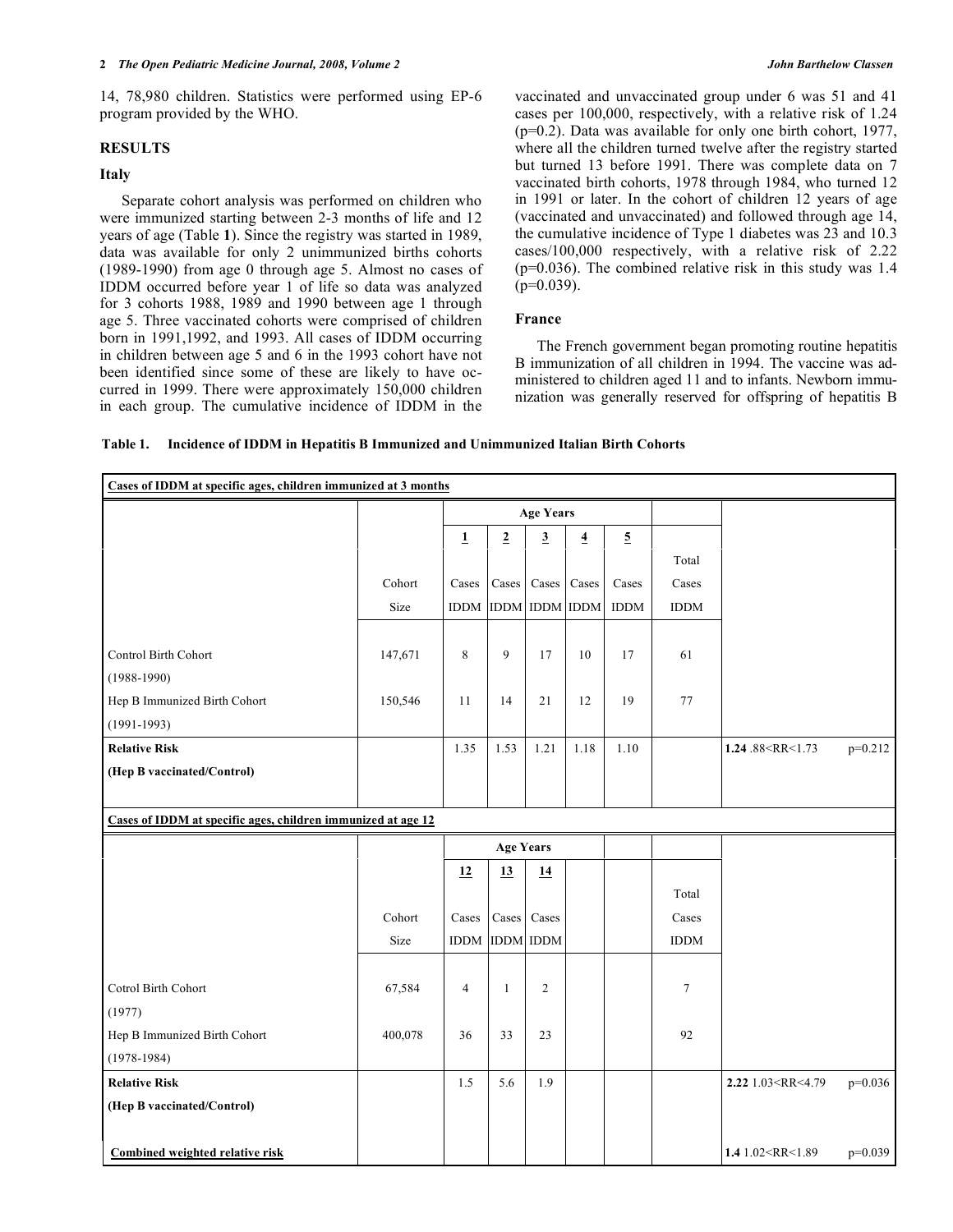|           | <b>Yearly Incidence, Cases Per 100,000</b> |      |      |      |      |      |      |      |      |      |  |
|-----------|--------------------------------------------|------|------|------|------|------|------|------|------|------|--|
| Year      | 1988                                       | 1989 | 1990 | 1991 | 1992 | 1993 | 1994 | 1995 | 1996 | 1997 |  |
| Age 15-19 |                                            |      | h    |      |      |      |      |      |      |      |  |
| Age 5-9   |                                            |      | Λ    | -    | 10   | 10   | 11   | 12   | 11   |      |  |
| Age 10-14 | 10                                         | 12   | 11   | 11   |      | 13   | 12   | 14   | 14   |      |  |
| Age $0-4$ |                                            |      |      |      |      |      |      |      |      |      |  |

**Table 2. Incidence of IDDM in France before and after Hepatitis B Immunization** 

infected mothers [5]. The incidence of IDDM in parts of France had been recorded in children 0-19 years old between the years 1988 and 1997 [6] (Table **2**). The incidence of IDDM was stable in the 0-4 year olds between 1988-1995 and began rising in 1996 reaching an interval maximum in 1997. During the 10 year interval the incidence of IDDM rose from 4.17 (95% CI: 2.64-5.70) cases/100,000 in 1988 to 7.48 (95% CI :5.63-9.27) cases/100,000 in 1997 (79% rise). The incidence of IDDM post immunization in 1997, compared to preimmunization 1988 through 1994, indicated an approximate relative risk of RR 1.61 (1.11<RR<2.33) (p=0.01). The incidence of IDDM in the 10-14 age groups was stable between 1988 to 1994 and began to rise in 1995. The incidence reached an interval maximum in 1997. The incidence went from approximately 10.25 cases/100,000 in 1988 to 14.5 cases/100,000 in 1997 (39% rise). The incidence of IDDM post immunization in 1997, compared to preimmunization 1988 through 1994, indicated an approximate relative risk of RR:1.31 (1.04<RR<1.65) ( $p=0.02$ ). By contrast the incidence of IDDM was stable in the 15-19 year old age group. The incidence went from approximately 6 cases/100,000 in 1988 to 5.25 cases/100,000 in 1997. The incidence of IDDM rose modestly in the 5-9 year old age group. The incidence went from approximately 9 cases/100,000 in 1988 to 11 cases/100,000 in 1997 (22% rise).

# **New Zealand**

 The hepatitis B immunization program was started in New Zealand in 1988. The vaccine was initially given to all preschool children [7]. The immunization program was soon expanded so that all the children under the age of 16 were offered the vaccine. Data on the incidence of IDDM in the South Island of New Zealand was published in 1992 [8] and revised numbers were published in 2002 [9]. There were 113,694 children age 0-19 according to the 1981 census and 105,306 according to the 1996 census. The incidence of IDDM was relatively stable between 1980-1989 in both ages 0-14 and 0-19 (Table **3**) and the incidence actually declined between 1980-1984 and 1985-1989. By contrast the incidence rose in both ages 0-14 and 0-19 within 2 years after the introduction of the hepatitis B vaccine. In the 0-14 age group the incidence rose from 15.37 to 22.7 cases/100,000 between 1980-1989 and 1990-1999 (RR 1.48, 1.17<1.48< 1.86, p=0.0008). In the 0-19 age group the incidence rose from 14.87 to 20.13 between 1980-1989 and 1990-1999 (RR 1.35, 1.1<1.35<1.66, p=0.004).

# **DISCUSSION**

We previously proved the hemophilus vaccine causes IDDM in children and mice [1]. In a prior report we showed a rise in the incidence of IDDM in New Zealand following a massive hepatitis B vaccine program [3, 10]. Following the

**Table 3. Incidence of IDDM in New Zealand, before and after Hepatitis B Immunization** 

|                          | Age 0-14          | Age 0-19          |
|--------------------------|-------------------|-------------------|
| Pre Hepatitis B vaccine  | Incidence/100,000 | Incidence/100,000 |
| Years                    |                   |                   |
| 1980-1984                | 17.28             | 15.74             |
| 1985-1989                | 13.45             | 14                |
| $(1980 - 1989)$          | 15.37             | 14.87             |
| Post Hepatitis B Vaccine | Incidence/100,000 | Incidence/100,000 |
| Years                    |                   |                   |
| 1990-1994                | 22.11             | 18.9              |
| 1995-1999                | 23.43             | 21.34             |
| $(1990-1999)$            | 22.7              | 20.13             |
| <b>Relative Risk</b>     | 1.48              | 1.35              |

introduction of routine hepatitis B immunization in New Zealand, many additional countries began routine hepatitis B immunization. Italy was the second country with routine hepatitis B immunization however the practice was started in France, Spain, US, Portugal, and many other countries. Data on the incidence of IDDM following routine hepatitis B immunization was available in Italy and France. The current study was performed to determine if data from additional areas where hepatitis B immunization was started supported a causal relationship between the hepatitis B vaccine and IDDM. The finding of a consistent 2-3 year delay between hepatitis B immunization and a rise in the incidence of IDDM is consistent with a causal relationship and consistent with findings with other common pediatric vaccines [2].

 The data indicated that the hepatitis B vaccine was associated with an statistically significant increased risk of IDDM in the Italian birth cohort study as well as the French and New Zealand ecological studies. In the Italian birth cohorts, where children were immunized starting at 3 months of life, a rise in the incidence of IDDM was detected that peaked at a relative risk of 1.53 in the second year of life, between age 2 and 3 (Table **1**). This is approximately be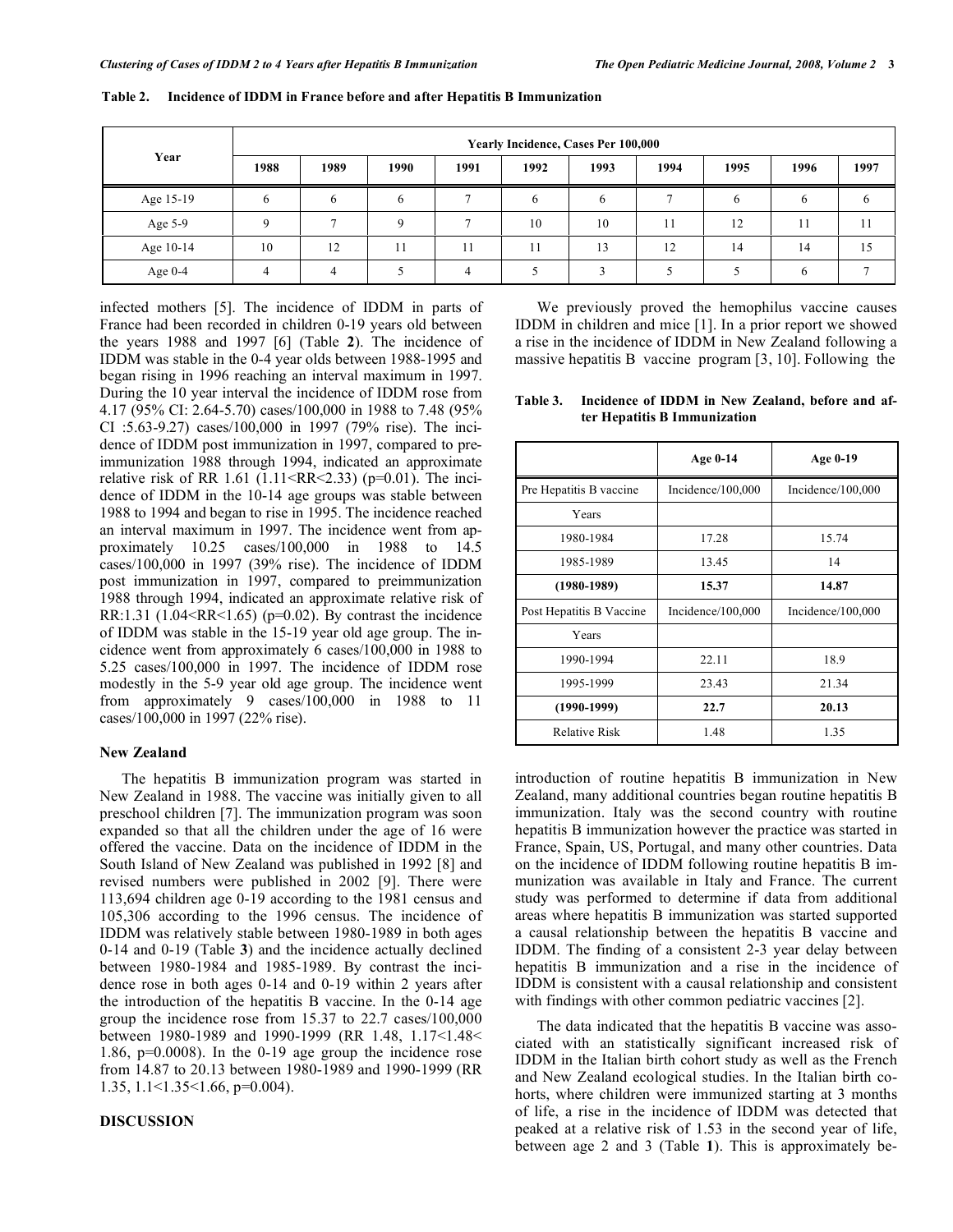tween 21 to 33 months after the vaccine was given. The Hepatitis B vaccine was promoted in France starting in 1994. In France children were immunized both as infants and at school age around 11-13 years of age, newborn immunization was generally reserved for offspring of hepatitis B infected mothers [5]. Immunization rates were only 78% in adolescents and 36% for infants in 1997 [11]. A rise in the incidence of IDDM in French children 0-4 (Table **2**) started in 1996, 24 to 36 months after starting the immunization program, and reached a study peak in 1997, 36 to 48 months after the immunization program started. Presumably most of the children did not receive the hepatitis B vaccine in January of 1994 so the delay between actually receiving the vaccine and the development of IDDM would be several months shorter.

 We had previously described a rise in the incidence of IDDM following the massive hepatitis B immunization program in New Zealand which started in 1988 [3, 10] More recent data from New Zealand confirms a rise of IDDM after the introduction of the hepatitis B vaccine [9]. The more recent data shows the incidence of IDDM in children age 0- 14 years old increased from 15.37 cases/100,000 in 1980- 1989 to 22.77 cases/100,000 in 1990-1999 (p=0.0008) and in individuals age 0-19 from 14.87 to 20.12 cases/100,000 in the same years ( $p=0.004$ ). The hepatitis B vaccine was started in preschool children living in New Zealand in 1988. The incidence of IDDM in children in New Zealand in 1990, 2 years after immunization, reached a record high at the time. The incidence of IDDM in children under age 15 rose between the intervals of 1985-1989 and 1990-1994 from 13.45 to 22.11 cases/100,000 respectively. The incidence of IDDM in New Zealand from 1990-2000 remained elevated (Table **3**). By contrast the incidence of IDDM in children under the age of 15 was relatively stable in the intervals not expected to be affected by the hepatitis B vaccine. The data shows that there was actually a decline, in the incidence of IDDM between the time intervals 1980-1984 and 1985-1989  $(17.28 \text{ to } 13.45 \text{ cases}/100,000 \text{ respectively})$ . There was a small rise in the incidence between 1990-1994 and 1995- 1999 (22.1 to 23.43 cases/100,000 respectively). Thus almost all the rise in the incidence of IDDM between 1980 and 2000 occurred starting within 2 years following the hepatitis B immunization program.

 The finding of a 2-3 year delay between hepatitis B immunization, when given starting in the first year of life, and a rise in the incidence of IDDM data are consistent with data of other vaccines. A large prospective clinical trial showed the hemophilus B vaccine caused clusters of cases of IDDM occurring between 36 to 48 months after vaccination [1]. The pertussis and MMR vaccine were associated with cluster of cases of IDDM occurring 24 to 48 months after immunization [2]. There have been papers published by several different groups of authors which reported clustering of cases of IDDM occurring 2 to 4 years after infection with mumps virus [12-15]. Sultz *et al*. [12] published epidemiology data that there was a 3 to 4 year delay between mumps epidemics and IDDM epidemics. The authors described a median lag time of 3 years and a mean lag time of 3.8 years between the infection with mumps and the development of IDDM. A group from Finland reported a 2 to 4 year delay between mumps infection and the development of IDDM [13]. The authors also cite two older publications which reportedly

contain a similar delay between mumps infection and the development of IDDM [4, 15]. A study in Pittsburgh found rises of IDDM associated with epidemics of varicella infections which occurred 2 to 3 years earlier [16]. Researchers attributed an epidemic of IDDM in Philadelphia to an measles epidemic occurring two years previously [17].

 Several studies which have prospectively followed groups of individuals at high risk of IDDM, have reported a mean or median 3 year delay between the appearance of autoantibodies to pancreatic islet cells and the development of IDDM [18, 19]. A group of 765 initially non diabetic siblings of diabetic patients in Finland was prospectively followed for the development of IDDM [18, 20]. Diabetes manifested after a mean time of 3.2 years from the detection of anti islet cell antibodies in those that were initially negative at the beginning of the study [18]. A study prospectively followed German children, at risk for developing diabetes because of family history, from birth for the development of IDDM. Researchers screened blood at birth, 9 months, 2 years, and 5 years. They found that in children who had two autoantibodies by age 2, 50% developed diabetes by age 5, a median onset of approximately 36 months after detection of autoantibodies [19].

 Several studies have followed patients at high risk for IDDM, because they have one or more autoantibodies present at the time of enrollment, for the progression to IDDM. The median or mean progression time is often near 3 to 4 years. A study followed 701 Finnish individuals at high risk for IDDM, mean age of 9.9 years. The median time between the enrollment in the study and the development of IDDM was 3.3 years while the median follow up time for the non progressors was 10.3 years [20]. Almost all of those who were ICA positive at the beginning of the study, and went on to develop diabetes, did so within 5 years. A US study [21] followed 7,834 high risk people (median age 27.4 years) for the development of IDDM, with a median of 4.6 years of follow-up. During the study 135 participants developed IDDM with a median age 10.5 and a median time between the enrollment in the study and the development of IDDM of 2.8 years, similar to the Finnish study above. An group in Italy [22] followed 158 individuals, median age 45, with islet cells antibodies (ICAs) for the development of IDDM. The mean time between the enrollment in the study, ICA positive, and the development of IDDM was 4.8 years.

 The interval between hepatitis B immunization and the rise in IDDM was considerably shorter in children immunized after the age of 10. In Italy the hepatitis B vaccine was given to children at age 12 years old. An increased risk of IDDM was seen at age 12 with a maximum risk seen at age 13, 1 to 2 years after immunization (Table **1**). Immunization with the Hepatitis B vaccine in those 11 years or older in France was first promoted in 1994. A rise in IDDM was detected in children age 10-14 in 1995. The incidence reached a study peak in 1997, 3 years after immunization (Table **2**). These results are consistent with our previous findings with BCG [2, 3] and our finding with rises in IDDM shortly after entry into the military [23]. More recently data from the US Department of Defense showed an increased risk of IDDM associated with anthrax immunization. The increased risk was seen within 90 days of immunization and continued after wards [24]. The shorter delay between immunization and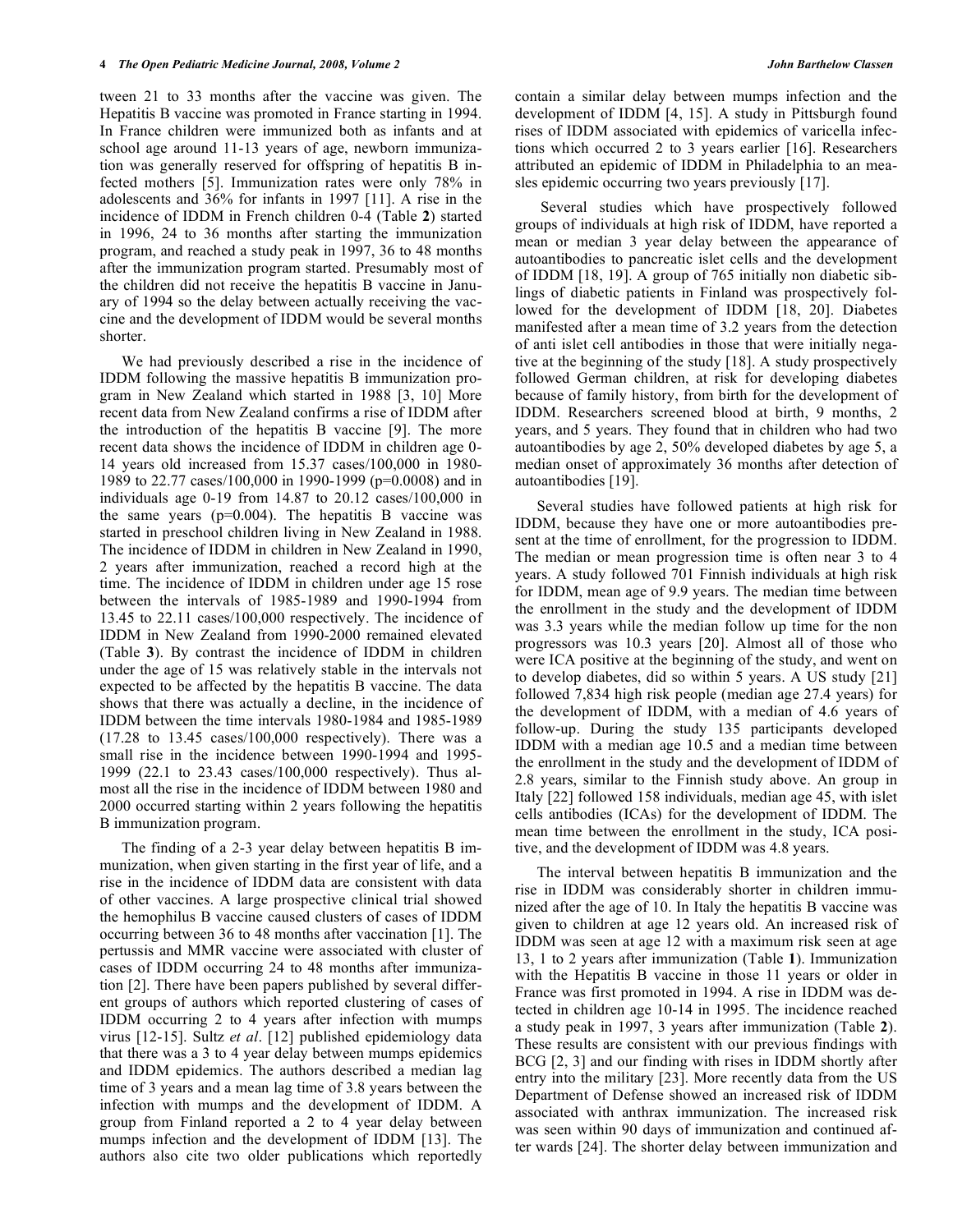the increased risk of IDDM in older children can be explained by prior destruction of the islet cells. In cases of IDDM occurring within weeks of immunization IDDM may be caused because the vaccine induces release of interferons which makes the patients less sensitive to insulin making people with borderline IDDM become frank diabetics. In cases of IDDM occurring 8 weeks or more after immunization the vaccine may induce diabetes by accelerating autoimmune destruction in a person who had already had extensive destruction of the islet cells.

 An estimate was made of the relative risk of IDDM associated with the hepatitis B vaccine and compared to the relative risk associated with other vaccines. In Italy the combined relative risk for the time intervals studied was 1.4 (Table **1**). In children immunized at age 12, the relative risk was 2.22 between ages 12 through 14. Immunization rates in this population varied from 30% to 49% in the years 1993-1997. In children ages 2 and 3 years old, who were immunized at age 3 months, the relative risk was 1.53. Immunization rates in infants varied between 27.4% to 49.2% in the years 1993- 1996 so the adjusted relative risk exceeds 2. In French children age 0-4 the relative risk was 1.6 and immunization rates were 36% for infants in 1997 [11]. The adjusted relative risks in children under 5 exceeds 2. In French children age 10-14 the relative risk was 1.31. Immunization rates were 65% in adolescents age 13-15 [25]. In children age 10-14 the adjusted relative risk would be less than 2 however immunization rate does not apply to children age 10-12 and thus it is likely that in the immunized children aged 13-14 the relative risk also exceeds 2 as it did in Italy. In New Zealand the relative risk in children age 0-14 was 1.48 (Table **3**). This would also be compatible with a relative risk of greater than 2 between 12 to 48 months after immunization. The relative risks are comparable to what is seen with the pertussis, MMR, and BCG vaccine [2]. The relative risks are under 2 over a 10 year period but exceed 2 in clusters spanning 24 to 48 months after immunization. These relative risks are higher than those seen with an early Hemophilus vaccine [1] where the relative risk exceeds 2 in 6-8 month clusters occurring between 36-48 months after immunization.

 Willis and Scott, have repeatedly questioned [9] our published association [10] between the hepatitis b vaccine and the development of IDDM in New Zealand. They continue to cite a study which is severely flawed. In their study [26] they compared the incidence of IDDM in children born before February 1988 to the incidence in children born after this time. They concluded the data does not support an association between Hepatitis B immunization and IDDM. The analysis is flawed for two reasons. First it assumes those born prior to 1988 did not receive hepatitis B vaccine. In fact there was a massive catch-up program in New Zealand and while the hepatitis B vaccine was initially given to all preschool children [7] the immunization program was soon expanded so that all the children under the age of 16 received the hepatitis B vaccine, not just those born after 1988. The acceptance rates were estimated to be above 70% (Personal communications, Dr. Harry Nicholls, Senior Advisor for Communicable Diseases, Ministry of Health, Wellington, NZ). Children born in the 1970s and early 1980s therefore received the hepatitis B vaccine. A second problem with the analysis is that the incidence of IDDM differs depending on the age of the child in most countries including New Zealand, with fewer cases of IDDM occurring in ages 1-5 versus 10-14 [8]. Willis' analysis only demonstrates that the incidence of IDDM is higher in older children, those born before 1988, than the very young children, those born after 1988.

 Karen Poutasi, the Minister of Health in New Zealand, has also published two letters [27, 28] trying to refute an association between the hepatitis B vaccine and a rise in the incidence of IDDM in the South Island of New Zealand, Canterbury [10, 29]. She stated a reason for believing that the hepatitis B vaccine does not cause IDDM **"**The Auckland registry (North Island) did not exhibit any epidemic increase after December 1989 when hepatitis immunization was recommended at age 6 weeks [28]. She states "Classen fails to explain why the Auckland diabetes registry did not show any increase following the introduction of the Hepatitis B vaccine." However a later publication from New Zealand admitted a rise in IDDM did occur in the North Island after hepatitis B immunization began [30].

 A US government funded case control study [31] was conducted to confirm the association between the hepatitis B vaccine and IDDM which was discovered in New Zealand. The preliminary data found an odds ratio of 1.9 when the hepatitis B vaccine was given starting after two months, the average follow up was 22 months. A later analysis claims that immunization starting after 8 weeks of life was not associated with an increased risk of IDDM [32]. Approximately 75% of cases and controls were less than 6 years of age indicated that there should have been at least 3 or more years of follow up after immunization to detect the cases of vaccine induced IDDM. There was no indication that there was adequate follow up to detect cases of vaccine induced IDDM. Another problem with the study is that there was no attempt to control for the effect of confounding vaccines. The effect of the hepatitis B vaccine could be hidden by an effect of other vaccines such as the hemophilus vaccines if children who did not receive the hepatitis B vaccine were more likely to receive immunization with the hemophilus or other vaccines.

 A pattern is arising that vaccines are consistently associated with an clinically significant rise in IDDM [1-3]. A recent publication reviewed the potential mechanisms of vaccine induced IDDM [33] and additional data supporting the role of macrophages was reviewed in a follow up paper [2] which includes the role of activated macrophages in islet cell destruction following transplantation. Research from France has substantiated the pathological activation of macrophages by aluminum containing vaccines including the hepatitis B vaccine and linked the activation of the macrophages to chronic immune mediated diseases including autoimmune diseases [34]. Interestingly in the French studies the mean delay between immunization and the biopsy demonstrated diagnosis of the macrophage induced disease was 36 months.

# **CONCLUSION**

 IDDM is a common autoimmune disorder and immune stimulation with a variety of immune stimulants has been associated with a rise in autoimmunity in both animals and humans. It is thus predictable that when you immunize a large population of children you would measure a significant increased risk for IDDM. In groups where the risk of hepatitis B is high and the risk of IDDM is low, current immuniza